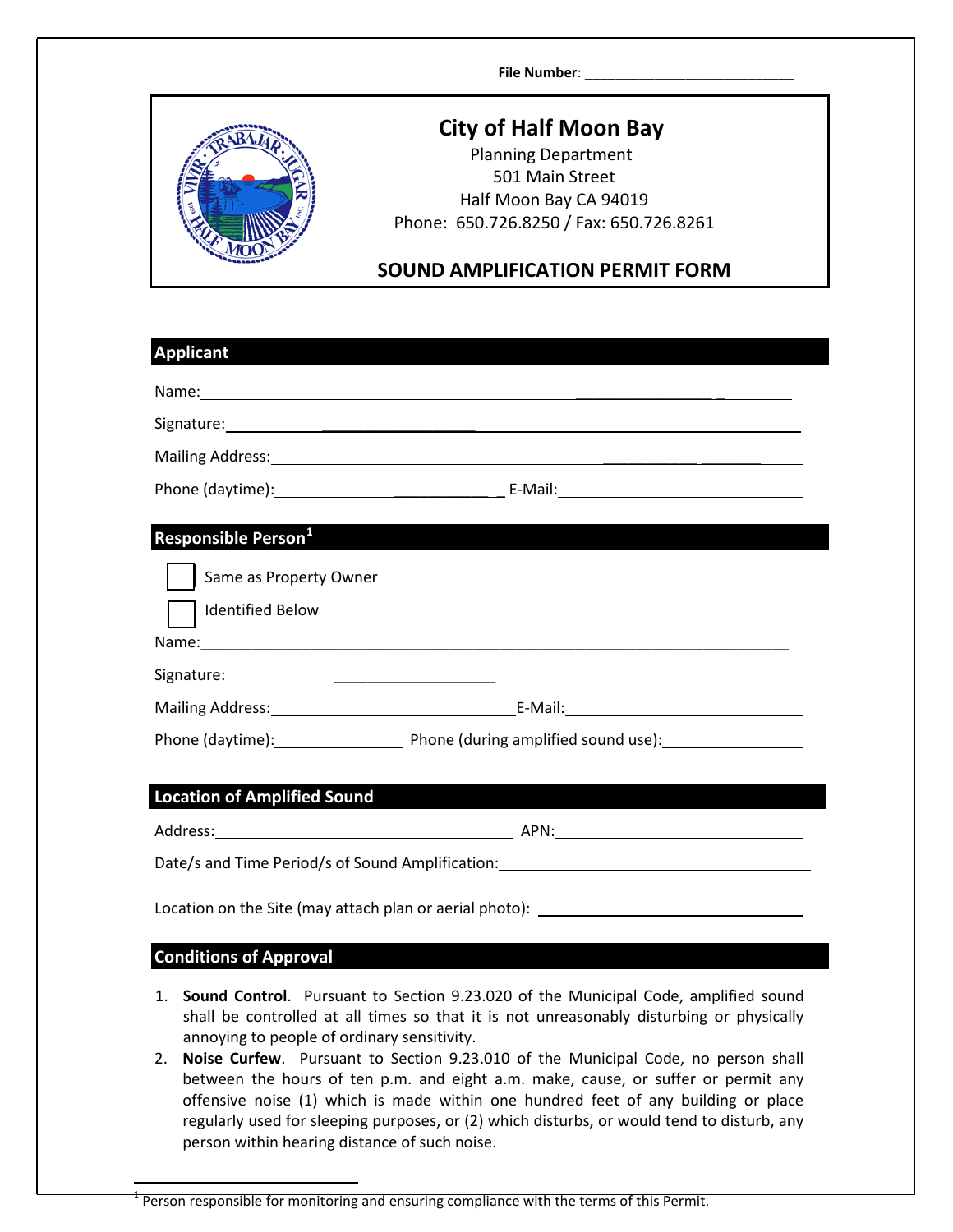- 3. **Responsible Party.** The responsible party shall be on the site at all times during sound amplification and shall ensure compliance with this Permit.
- 4. **Permit Available**. This Permit shall be available on the site for inspection by City staff or law enforcement personnel of the San Mateo County Sherriff's office at all times during the event for which sound amplification is authorized.
- 5. **Compliance**. This Permit authorizes only sound amplification that complies with the requirements of this Permit. Upon finding that sound amplification is not in compliance with this Permit, law enforcement personnel of the San Mateo County Sherriff's office may order sound amplification to cease.
- 6. **Hold Harmless.** The applicant agrees as a condition of approval of this application to indemnify, protect, defend with counsel selected by the City, and hold harmless, the City, and any agency or instrumentality thereof, and its elected and appointed officials, officers, employees and agents, from and against an and all liabilities, claims, actions, causes of action, proceedings, suits, damages, judgments, liens, levies, costs and expenses of whatever nature, including reasonable attorney's fees and disbursements (collectively, "Claims") arising out of or in any way relating to the processing or approval of this application and any actions taken by the City related to this entitlement. The indemnification shall include any Claims that may be asserted by any person or entity, including the applicant, arising out of or in connection with the approval of this application, whether or not there is concurrent, passive or active negligence on the part of the City, and any agency or instrumentality thereof, and its elected and appointed officials, officers, employees and agents. The applicant's duty to defend the City shall not apply in those instances when the applicant has asserted the Claims, although the applicant shall still have a duty to indemnify, protect and hold harmless the City.
- 7. **Entry (***Gov. Code S. 65105).* In the performance of their functions, planning agency personnel may enter upon any land and make examinations and surveys, provided that the entries, examinations, and surveys do not interfere with the use of the land by those persons lawfully entitled to the possession thereof.

\_\_\_\_\_\_\_\_\_\_\_\_\_\_\_\_\_\_\_\_\_\_\_\_\_\_\_\_\_\_\_\_\_\_\_\_\_\_\_\_\_\_\_\_\_\_\_\_\_\_\_\_ \_\_\_\_\_\_\_\_\_\_\_\_ \_\_\_\_\_\_\_\_\_\_\_\_\_\_\_\_\_\_\_\_\_\_\_\_\_\_\_\_\_\_\_\_\_\_\_\_\_\_\_\_\_\_\_\_\_\_\_\_\_\_\_ \_\_\_\_\_\_\_\_\_\_\_\_\_ \_\_\_\_\_\_\_\_\_\_\_\_\_\_\_\_\_\_\_\_\_\_\_\_\_\_\_\_\_\_\_\_\_\_\_\_\_\_\_\_\_\_\_\_\_\_\_\_\_\_\_\_\_\_ \_\_\_\_\_\_\_\_\_\_\_

8. **Special Condition/s.** 

| I agree to comply with all the conditions of this Permit.                                                  |      |  |  |  |
|------------------------------------------------------------------------------------------------------------|------|--|--|--|
|                                                                                                            | Date |  |  |  |
| <b>Office Use Only</b><br><b>Action on Permit:</b><br>Approved<br><b>Denied</b><br><b>Planning Manager</b> | Date |  |  |  |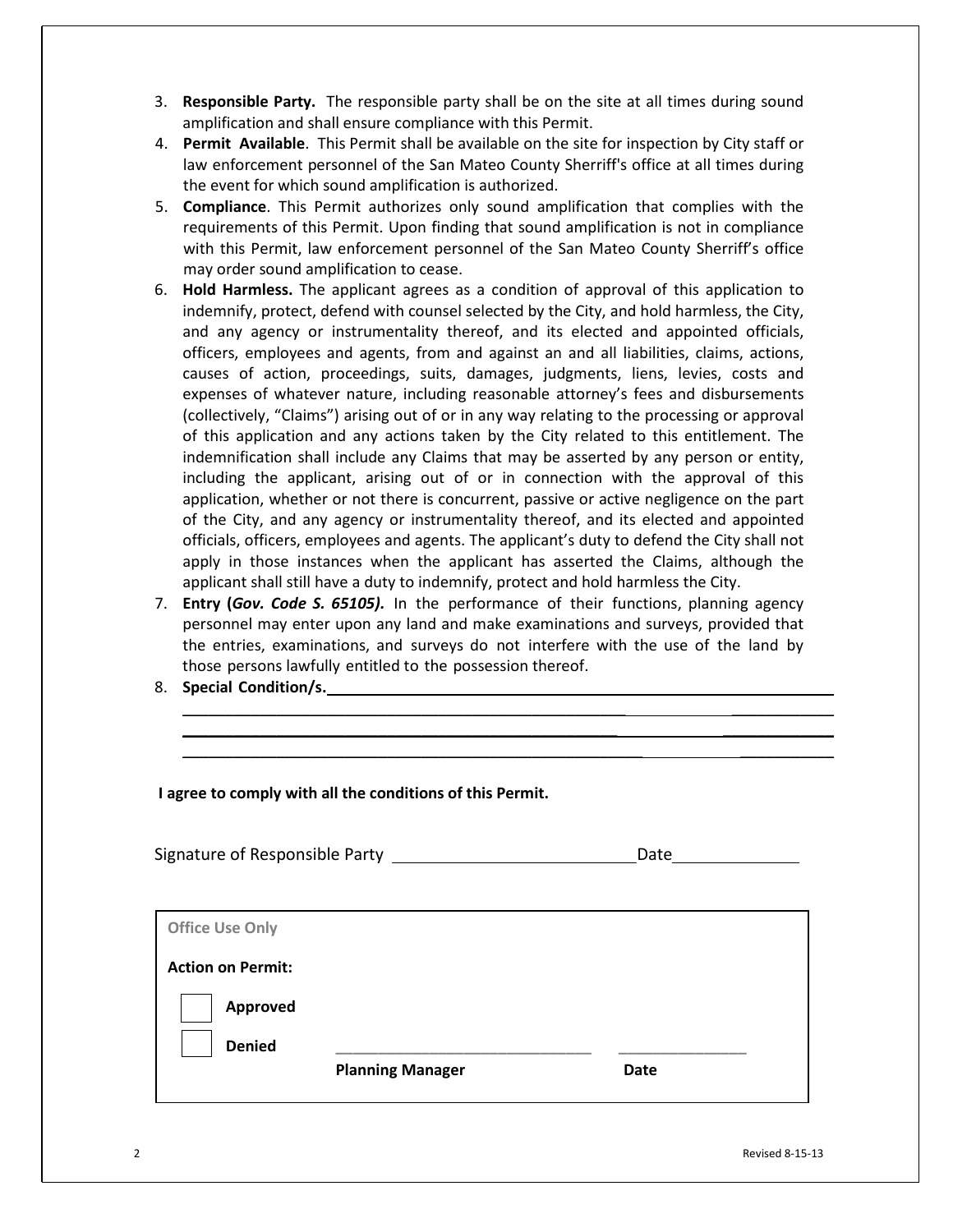## **CHECKLIST FOR SOUND AMPLIFICATIONPERMIT**

**Please submit the following items with your application for City review of a Sound Amplification Permit:**

1. Describe in detail the activity or event for which sound amplification is requested.

Describe the amplification equipment or devices used and the steps the applicant will take to ensure that the sound amplification will not unreasonably disturb other people in the vicinity. (Write Below):

2. Describe the neighborhood surrounding the location where the sound amplification is to take place.

- 3. Cash or check made payable to the City of Half Moon Bay (Refer to Current Master Fee Schedule).
- 4. A signed **Affidavit of Application Materials** that is attached to this application packet.
- 5. A completed and signed **Sound Amplification Permit Form**.

| OFFICE USE ONLY:                  |         |        |       |  |  |
|-----------------------------------|---------|--------|-------|--|--|
| FEES PER THE MASTER FEE SCHEDULE: |         |        |       |  |  |
| <b>CASH/CHECK NO.</b>             | AMOUNT: | STAFF: | DATE: |  |  |